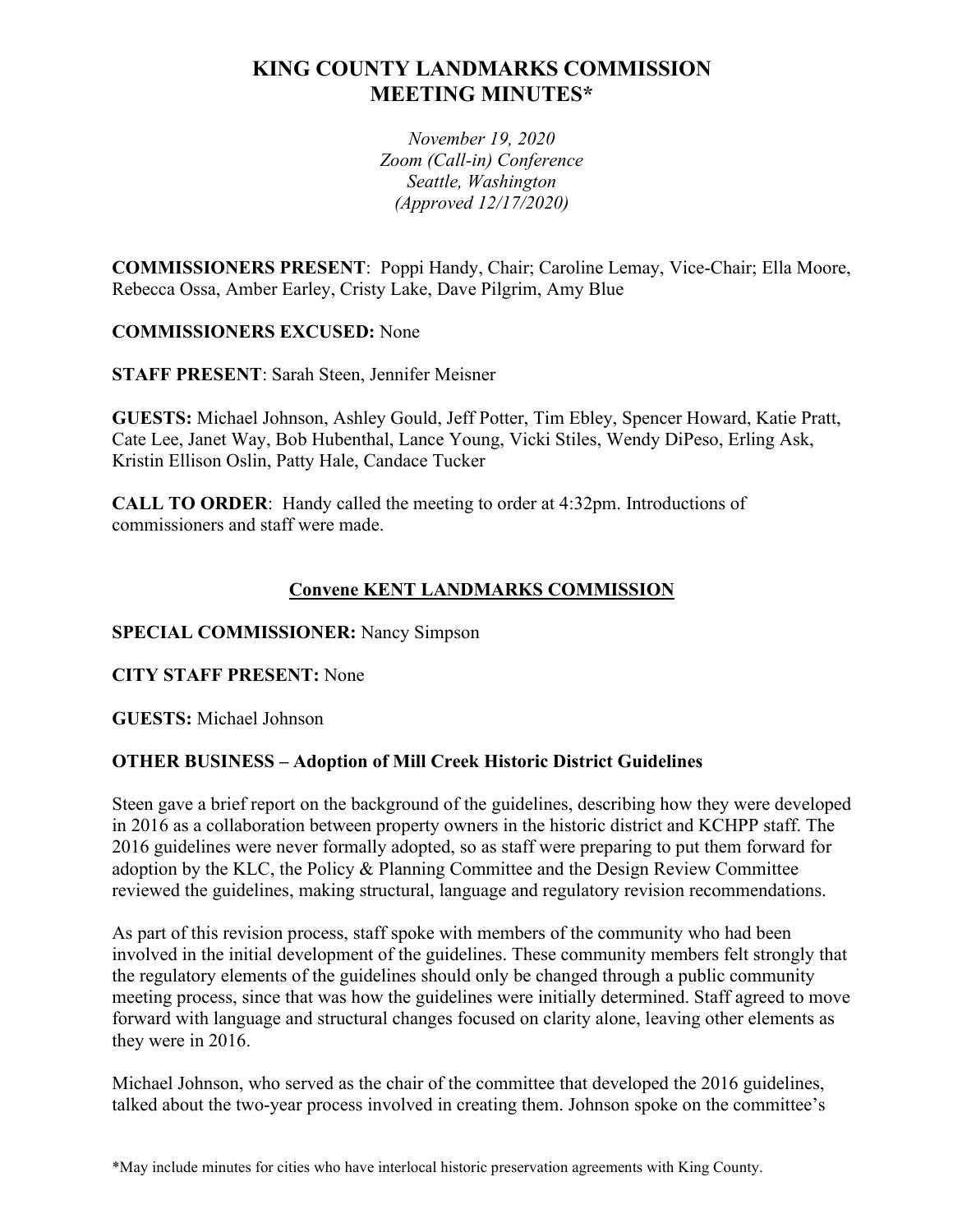King County Landmarks Commission Meeting Minutes November 19, 2020 Page **2** of **7**

intention to really focus regulatory controls on the façade of the houses in the district. He offered to answer any questions the commissioners may have.

Blue said her only comment as a member of the Policy & Planning Committee was that she thought that language should be inserted into the city code, referencing the guidelines and offering them legal backing for enforcement within the district. She offered to work with Special Commissioner Nancy Simpson on that effort. Pilgrim thought they were a valuable resource, and they were in good shape to adopt and formally reference.

Johnson said he thought the Mill Creek Historic District was the only residential district in King County. Meisner said yes it was. North Bend has a commercial historic district, and the town of Selleck was also a historic district, but Mill Creek was the only specifically residential one.

Handy asked if any other members of the public wished to speak on the guidelines. Hearing none, she called for a motion.

Blue/Pilgrim moved to adopt the Mill Creek Historic District Guidelines as developed in 2016 and revised in 2020. The motion passed 9-0.

## **PUBLIC COMMENT:** None

**ANNOUNCEMENTS:** None

**ADJOURN:** The KLC was adjourned at 4:45 p.m.

## **Convene KING COUNTY LANDMARKS COMMISSION**

**APPROVAL OF MINUTES:** Handy asked for any changes/corrections to the September 24th meeting minutes. Hearing none, she called for a motion.

Blue/Moore moved to approve the September 24<sup>th</sup> meeting minutes of the King County Landmarks Commission. The motion passed 6-0, with Lake and Handy abstaining.

**CERTIFICATE OF APPROPRIATENESS # 20.24**: Restore habitat along Patterson Creek on associated pastureland – Englebert Matt Dairy Farm, 1818 Redmond Fall-City Road

Steen presented a brief staff report on the Matt Dairy Farm, describing its history and unusual configuration. She noted the .8-acre remnant pastureland was separated from the main farm cluster by a highway, which Matt used to cross every morning to graze his herd on the pasture. Steen showed the location of Patterson Creek, which runs through the southwest corner of the landmarked pasture and detailed the project proposal to restore fish habitat along roughly 140' of the creek within the parcel.

Handy asked if the applicant would like to speak on the project. Gould reiterated the goal of the project as restoration of fish habitat along the creek. Handy asked if members of the public wished to speak to the commission regarding the proposal. Wendy DiPeso, resident of Shoreline, said she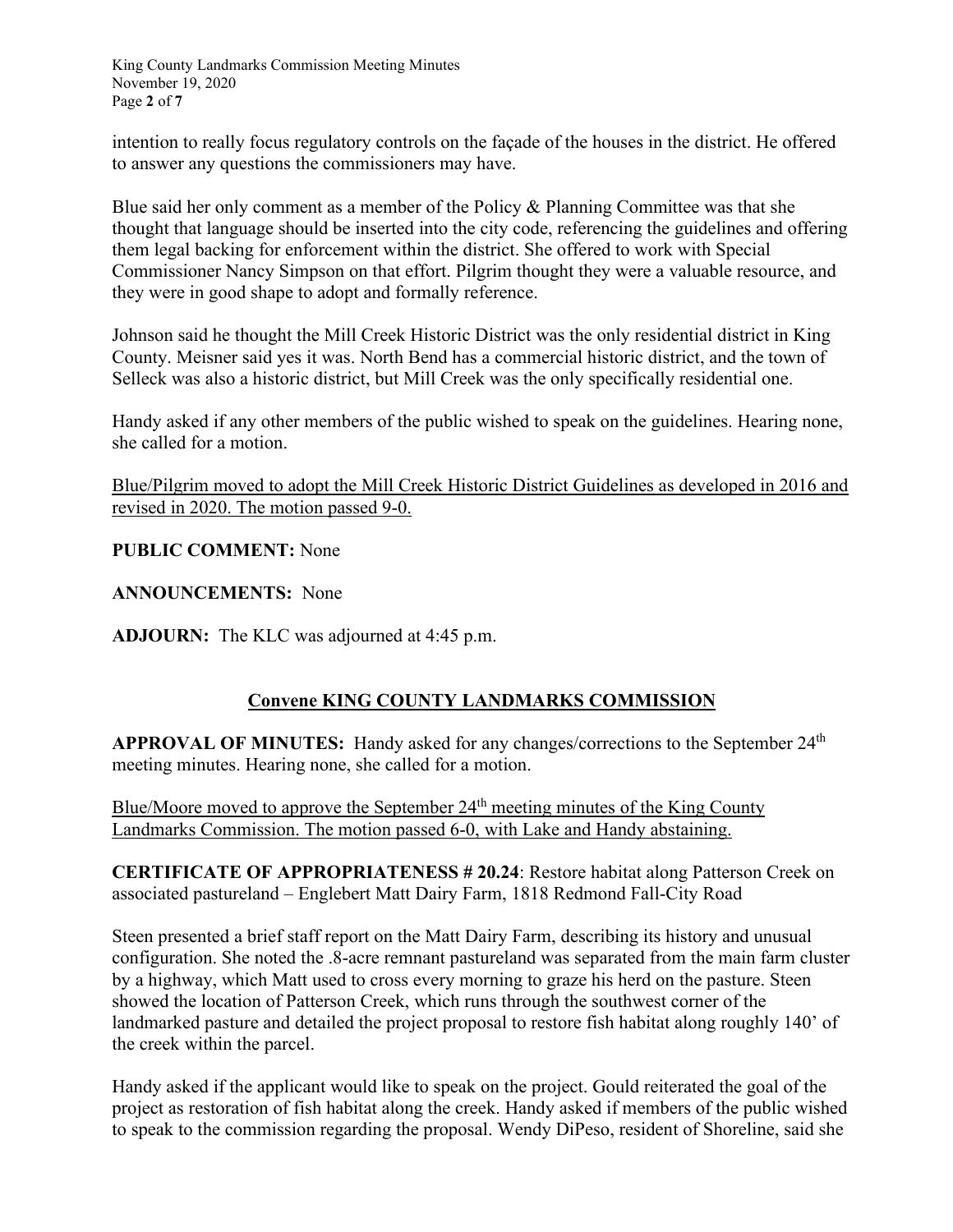King County Landmarks Commission Meeting Minutes November 19, 2020 Page **3** of **7**

was thrilled to see this kind of habitat restoration work moving forward, in light of devastation caused by excessive development in other areas. Handy asked for other comment or questions. Earley asked if an archaeological survey had been completed on this portion of the project. Gould said yes, they have been coordinating with the King County archaeologist. Steen noted that a map of the survey shovel probes completed had been included in the commissioners' materials packets. Lemay said she thought the restoration was great, and had no issues with compatibility or impact, but she asked what the scope of the project involved. Gould said planting buffers were planned for a number of surrounding parcels, east, south and north of the Matt Farm parcel. Creating patchworks of habitat through working with property owners in the area. Handy asked what the change to the water temperature would be with the recreated habitat. Gould said she didn't have specific numbers, but it was a couple of degrees. As important was the leaf litter and plant detritus created for the fish.

Handy asked if there were any additional questions, or if the commission had more comments. Hearing none, she called for a motion.

Blue/Lemay moved to approve CoA #20.24 as proposed and recommended by the DRC. The motion passed 8-0.

# **OTHER BUSINESS – Request to reconsider condition of approval requiring archaeological survey on CoA #20.21 (Olson Farm)**

Steen gave a brief explanation of the recent Olson Farm/Community Church CoA. The commission approved the landscaping plan and design of a new maintenance building, with a condition that an archaeological survey be performed on areas of new ground disturbance. Steen explained the processes for appealing all or part of a decision, which include either filing a formal appeal to the Hearings Examiner or requesting the commission reconsider its decision. The applicant, Jeff Potter, decided to request the commission reconsider the condition for an archaeological survey attached to their CoA.

Potter reiterated the points he had outlined in a letter submitted to the commission in advance of the meeting, noting that this CoA was itself satisfying a condition of an earlier CoA, The applicants believe the archaeology condition is not appropriate as it had not come up as an issue in numerous other permit reviews, including master plan reviews by the landmarks commission, and that the site had undergone massive regrading for its previous use as a golf course. Earlier CoA approvals included grading on the site, which was approved without an archaeological component.

Handy asked if anyone from the public would like to speak on this matter. Hearing none, she asked if commissioners had any questions for the applicant. Hearing none, she closed public comment and moved into commission deliberations.

Pilgrim said the archaeological requirement had been discussed at the Policy & Planning Committee meeting. Pilgrim noted that he had not been in favor of attaching the condition because of the extent of earlier grading on the site for its use as a golf course. He said one option they'd discussed was having an Inadvertent Discovery Plan on hand as an alternative to a full survey, and asked commissioner/archaeologist Earley to explain the plan in more detail. Earley stated that she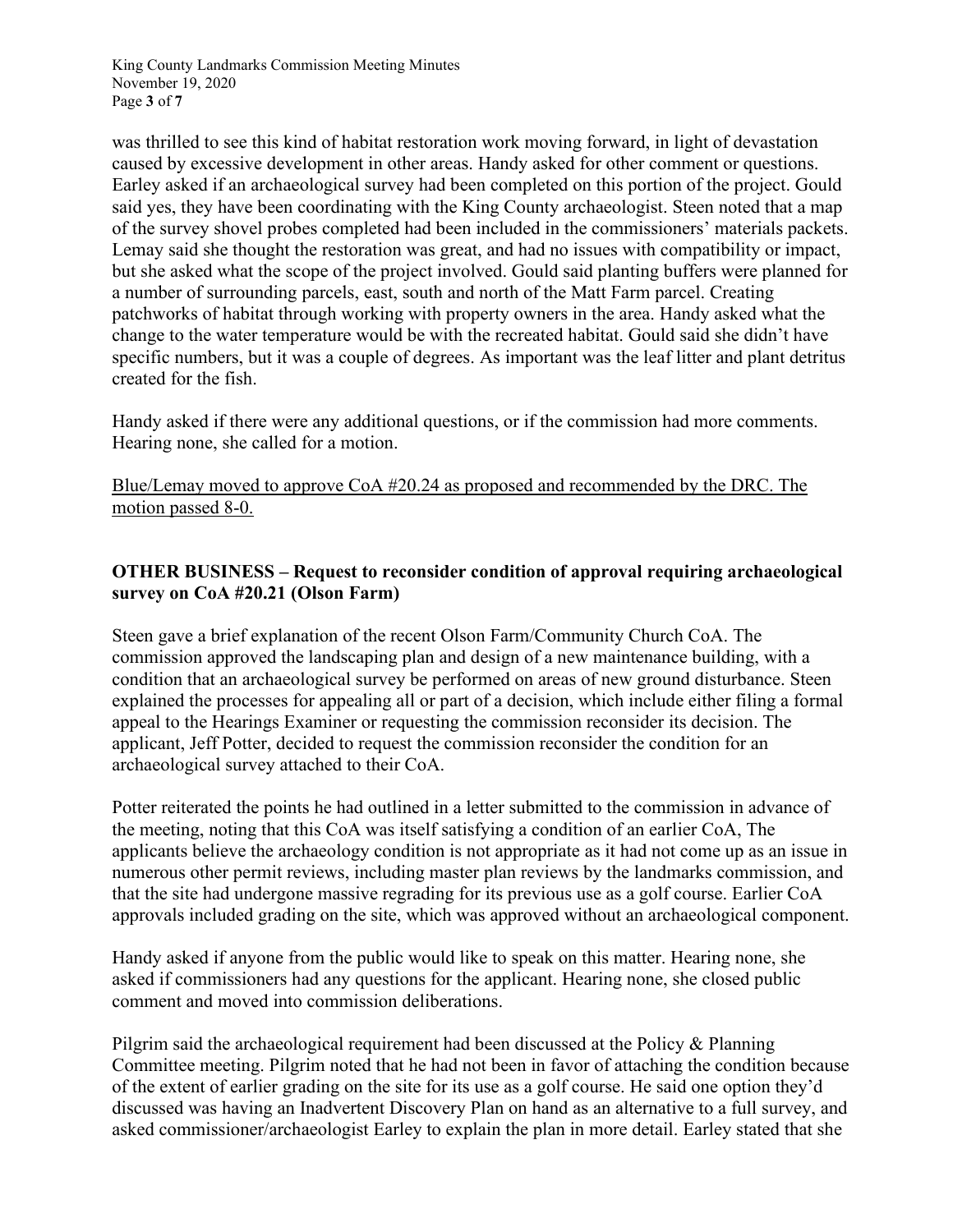King County Landmarks Commission Meeting Minutes November 19, 2020 Page **4** of **7**

maintained that a survey was warranted on the site, despite the previous permit approvals. Archaeology as a discipline improves its practice regularly. She said an IDP was put in place when a survey is not an option, and it outlines the steps project managers would take in the event archaeological features are discovered during the course of work. Earley said she doesn't prefer IDPs to actual survey work, because the workers lack the professional training necessary to identify significant features. She said the county likely has a template the applicants could use. Lemay asked Earley if the site was graded so extensively, why she believes archaeological features could still be discovered undisturbed. Earley said not enough detail on what areas have been altered is available, parts of the landscape may not have been graded, so there still might be undiscovered features in areas of the site. Pilgrim stated he was in the area when the site was regraded, and said the regrading was extensive, ten feet or more on the berms. He doesn't believe a full survey for the landscaping plan isn't warranted because of the prior work.

Blue asked Potter if they could incorporate an IDP on their project. Potter said they hadn't considered it yet and wasn't familiar with it yet. But he noted it does seem feasible. Handy said she had worked with them before, and they aren't onerous, though the work would cease if something is found. Earley said most projects don't have an archaeologist on call.

Blue and Lemay said having an IDP seems like an appropriate alternative. Moore asked if any of the current site under consideration for change had not been included in the golf course. Potter explained the scope of the site and ownership history, most of the northern portion wetlands, and most of the southern portion site now being altered was involved in the golf course regrading.

Ossa encouraged the use of an IDP, as those in the field need to understand the impacts of discovery and necessity of stopping work if something is found. Lake asked Earley for more detail on how archaeology has improved its practice over the years. Earley briefly went through some aspects of the evolution of the field. She reiterated that mass grading doesn't always eliminate sites and features. Having an IDP is good in terms of knowing what to do with an obvious discovery, but not good at identifying features that may be more subtle.

Handy asked for any additional comments or discussion from commissioners and asked for a straw poll for using an IDP as an alternative to a full survey. Handy asked for a motion to adjust the condition of the earlier CoA approval.

Blue/Pilgrim moved to remove the condition for an archaeological survey on CoA #20.21 and replace it with a condition that the applicants develop an Inadvertent Discovery Plan prior to commencing ground disturbing work. The motion passed 7-1.

## **PUBLIC COMMENT:** None

**HISTORIC PRESERVATION OFFICER'S REPORT:** Meisner reported that the first ever virtual John D. Spellman Awards will be broadcast on December  $2<sup>nd</sup>$ . A save the date and the YouTube link will be sent out in advance. KCTV did a wonderful job on producing the program. Meisner also reported that the appointment packet for the four new commissioners has gone forward to the Executive for approval, before moving to the County Council for final approval. December will be the last meeting for Handy, Pilgrim, and Ossa.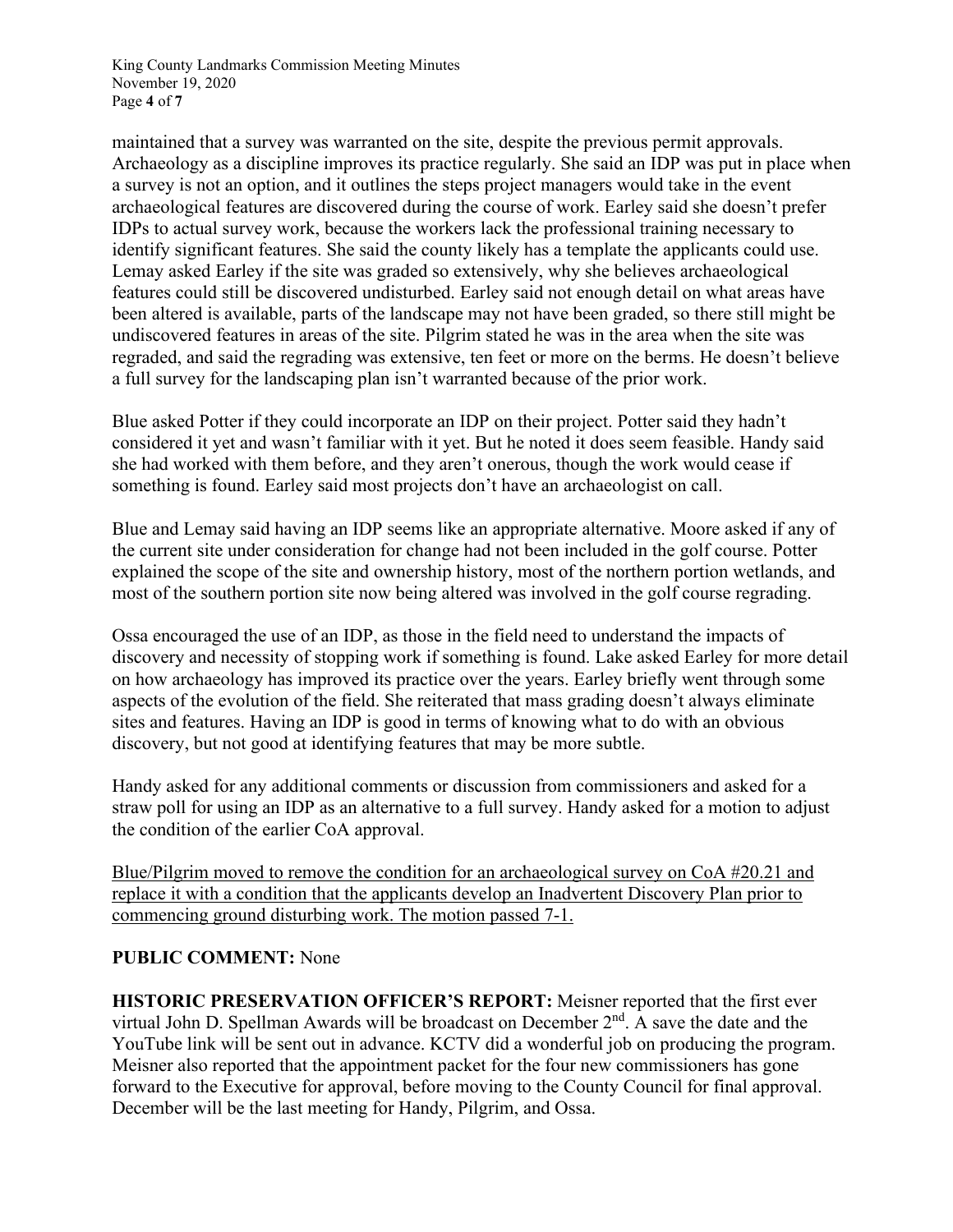King County Landmarks Commission Meeting Minutes November 19, 2020 Page **5** of **7**

### **ANNOUNCEMENTS:** None

### **ADJOURN:** The KCLC was adjourned at 5:29 pm.

# **Convene SHORELINE LANDMARKS COMMISSION**

**SPECIAL COMMISSIONER:** Andy Galuska

**CITY STAFF PRESENT:** Cate Lee, Senior Planner

**GUESTS:** Spencer Howard, Katie Pratt, Janet Way, Bob Hubenthal, Lance Young, Vicki Stiles, Wendy DiPeso, Erling Ask, Kristin Ellison Oslin, Patty Hale

### **PUBLIC HEARING – Shoreline Naval Hospital Chapel Nomination Application**

Steen gave a short presentation on the designation process in general, then introduced the nomination applicants who presented on the Shoreline Naval Hospital Chapel.

Janet Way, from the Shoreline Preservation Society, spoke on SPS interest in the site and their role in hiring consultants to develop a nomination application. Spencer Howard and Katie Pratt, nomination authors, presented the architectural features and use history of the Naval Hospital Chapel within the larger hospital campus, the site's historical significance, and how the chapel building meets the criteria for designation as a Shoreline Landmark. Janet Way followed their presentation with a short video tour of the chapel and the surrounding wooded site.

Bob Hubenthal, representing the building owners Washington State DSHS, spoke in support of the designation. Hubenthal requested an amendment of the boundary line along the eastern edge of the grounds, to reduce the grounds under regulation and allow for more project flexibility if additional parking is required in that area as part of future development. Lemay asked Steen to show the map Bob submitted to clarify details of his boundary amendment request. Hubenthal noted that DSHS owns the chapel building, but DNR owns the land. Steen stated that staff had met with DNR representatives about the nomination, and DNR was notified of the designation hearing.

Handy asked if there was any public comment on the nomination.

Lance Young, resident of Shoreline, spoke in support of the designation, particularly noting the natural setting surrounding the chapel. He suggested a compromise on amending the eastern boundary – rather than following the right-of-way, to carve out the area needed for future parking in advance.

Vicki Stiles, resident of Shoreline and member of the Shoreline Historical Museum, spoke in support of the nomination. She supported Young's recommendation on amending the eastern boundary.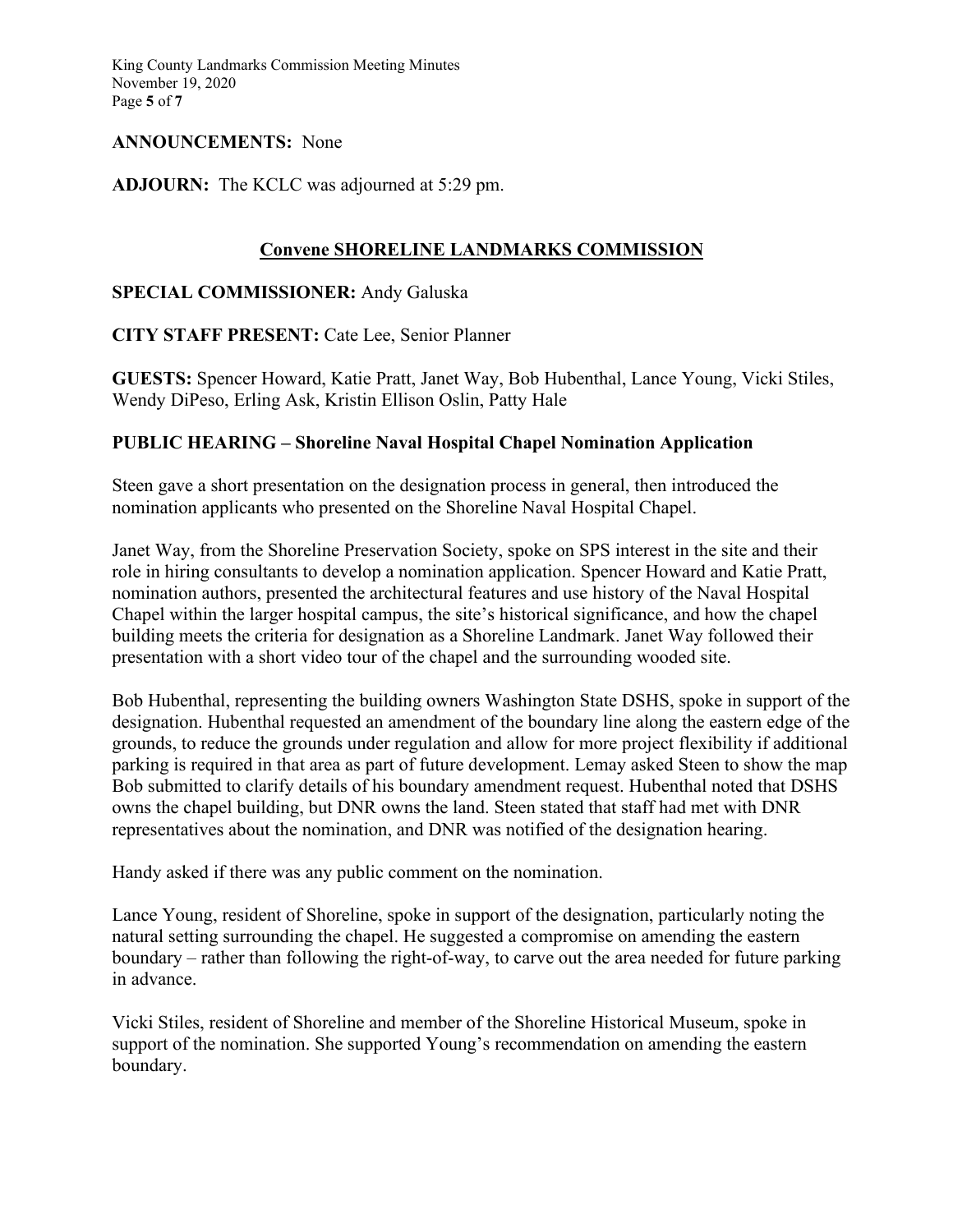King County Landmarks Commission Meeting Minutes November 19, 2020 Page **6** of **7**

Wendy DiPeso, resident of Shoreline, spoke in support of the nomination. She also noted her support for setting the designation boundaries as presented in the nomination, for the retention of reflective green space surrounding the chapel as an integral element of its original design.

Erling Ask, resident of Shoreline, spoke in support of the nomination.

Reverend Kristin Ellison Oslin, Chaplain at Fircrest, spoke in support of the nomination. She stated she didn't have any specific concerns amending the eastern boundary, as she doesn't believe it would impact the feeling of the chapel itself.

Patty Hale, resident of Shoreline and the neighboring Ridgecrest neighborhood, spoke in support of the nomination. She said the chapel was the last historic building left from the historic Naval Hospital campus.

Janet Way, of the Shoreline Preservation Society, commented that Shoreline doesn't have many protected landmarks. She noted that hospital staff and patients planted the surrounding landscape. She pointed out the connection between the Fircrest Tuberculosis Hospital development and the current Covid-19 pandemic underway. Way also supports maintaining the boundary lines as presented in the nomination.

Additional discussion on clarifying significant features within nomination boundaries, including a memorial garden not included within the designation. General comment on importance of the forest buffer and the ambiguous western boundary line through the trees.

Handy asked if any other members of the public wished to speak. Hearing none, she called for commissioner deliberation.

Handy noted the commission has had issues in the past with CoA project review on properties with unclear boundaries. Lake and Ossa concurred, saying the boundary should be visually tied to landscape features. Moore suggested a survey might be necessary. Handy said the eastern property boundary could be amended, but the surrounding trees are an important feature of the site. Lemay stated that interior features should also be included in the designation, specifically the interior woodwork and the volume of the space. She said she thought the north, east, and south boundaries aligned with the streets are clear and should be approved as presented. Future projects remain feasible and could come through the commission for approval. She thought that given the importance of the landscape buffer the commission should have the opportunity to review project impact. Lemay concurred that a straight line drawn on a map, which is presently the western boundary, would be difficult to work with on future project reviews.

Handy asked if there was any historical justification for the western boundary as it was drawn in the nomination application. Ossa asked about using established visual landscape features to clarify the boundary lines. Moore concurred both with having clear boundaries, potentially determined by a survey, and with Lemay's point about including significant interior features. Discussion continued regarding clarifying boundaries and interior features.